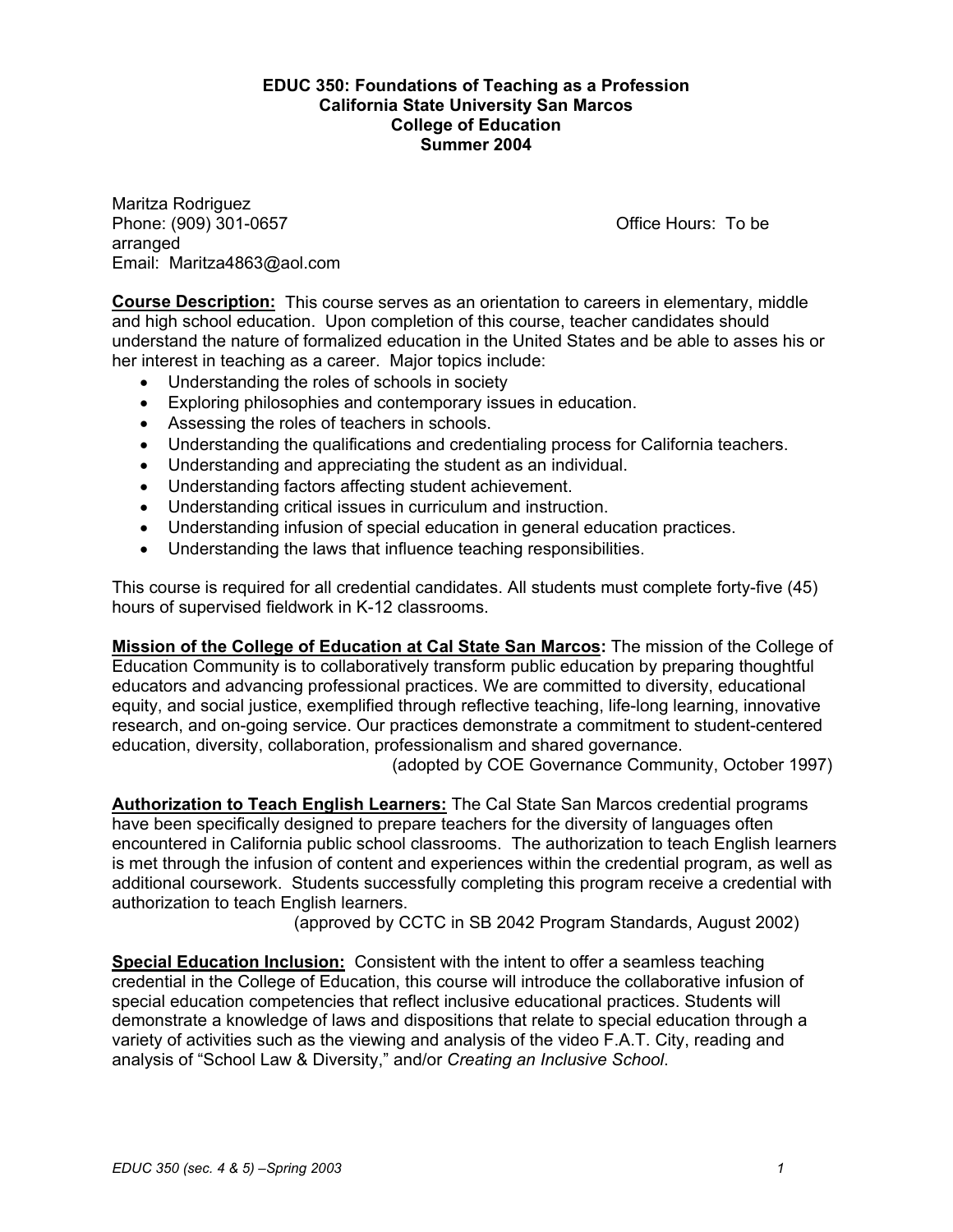**Students with Disabilities Requiring Reasonable Accommodations:** Students are approved for services through the Disabled Student Services Office (DSS). This office is located in Craven Hall 5205, and can be contacted by phone at (760) 750-4905, or TTY (760) 750-4909. Students authorized by DSS to receive reasonable accommodations should meet with their instructor during office hours or, in order to ensure confidentiality, in a more private setting.

**College of Education Attendance Policy:** Due to the dynamic and interactive nature of courses in the College of Education, all students are expected to attend all classes and participate actively. Absences and late arrivals/early departures will affect the final grade. A minimum grade of C+ is required in Educ 350 to qualify as prerequisite for admission to the Cal State San Marcos teacher credential program. COE attendance policy states, "At a minimum, students must attend 80% of class time, or s/he may not receive a passing grade for the course at the discretion of the instructor. Individual instructors may adopt more stringent attendance requirements." Should students have extenuating circumstances, please contact the instructor as soon as possible. In this section of Educ 350, the instructor has adopted this additional policy: If you miss three class sessions, you cannot receive a grade of A or A -; if you miss four class sessions, you cannot receive a grade of B+ or B.

**Credential Program Recommendations:** As one of several evaluation methods, Educ 350 course instructors are asked for feedback concerning credential candidates who are applying for programs at Cal State San Marcos. Keep in mind that your professionalism and hard work in this class not only affect your course grade, but also indicate your readiness for a credential program.

**Field Work:** In addition to in-class work, assigned readings and projects, students will participate in forty-five (45) hours of supervised fieldwork assignments in a variety of public school settings. Approximately half of your time should be spent in one teacher's classroom, and the remainder of the time should be distributed among other classrooms. A recommendation (usually from the classroom teacher where most of the fieldwork is done), as well as a Field Experience Recommendation Form with documented hours and teacher verification, are requirements for admission to the Cal State San Marcos Teacher Credentialing programs.

**Use of Technology:** Students are expected to demonstrate competency in the use of various forms of technology (i.e. word processing, electronic mail, iLEARN/WebCT, use of the Internet, and/or multimedia presentations). Specific requirements for course assignments with regard to technology are at the discretion of the instructor. Keep a digital copy of all assignments for use in your teaching portfolio. Details will be given in class.

**Teaching Performance Expectation (TPE) for EDUC 350**: A primary goal of Educ 350 is to begin the process of developing teacher candidates to become professional educators. The following TPE of the California Commission for Teacher Credentialing is expected to be met during this course:

### **TPE 12: Professional, Legal and Ethical Obligations**

Candidates are aware of their own personal values and biases and recognize ways in which these values and biases affect the teaching and learning of students. They resist racism and acts of intolerance. Candidates appropriately manage their professional time spent in teaching responsibilities to ensure that academic goals are met. Candidates for a Teaching Credential understand and honor legal and professional obligations to protect the privacy, health, and safety of students, families, and other school professionals. They are aware of and act in accordance with ethical considerations and they model ethical behaviors for students. Candidates understand and honor all laws relating to professional misconduct and moral fitness.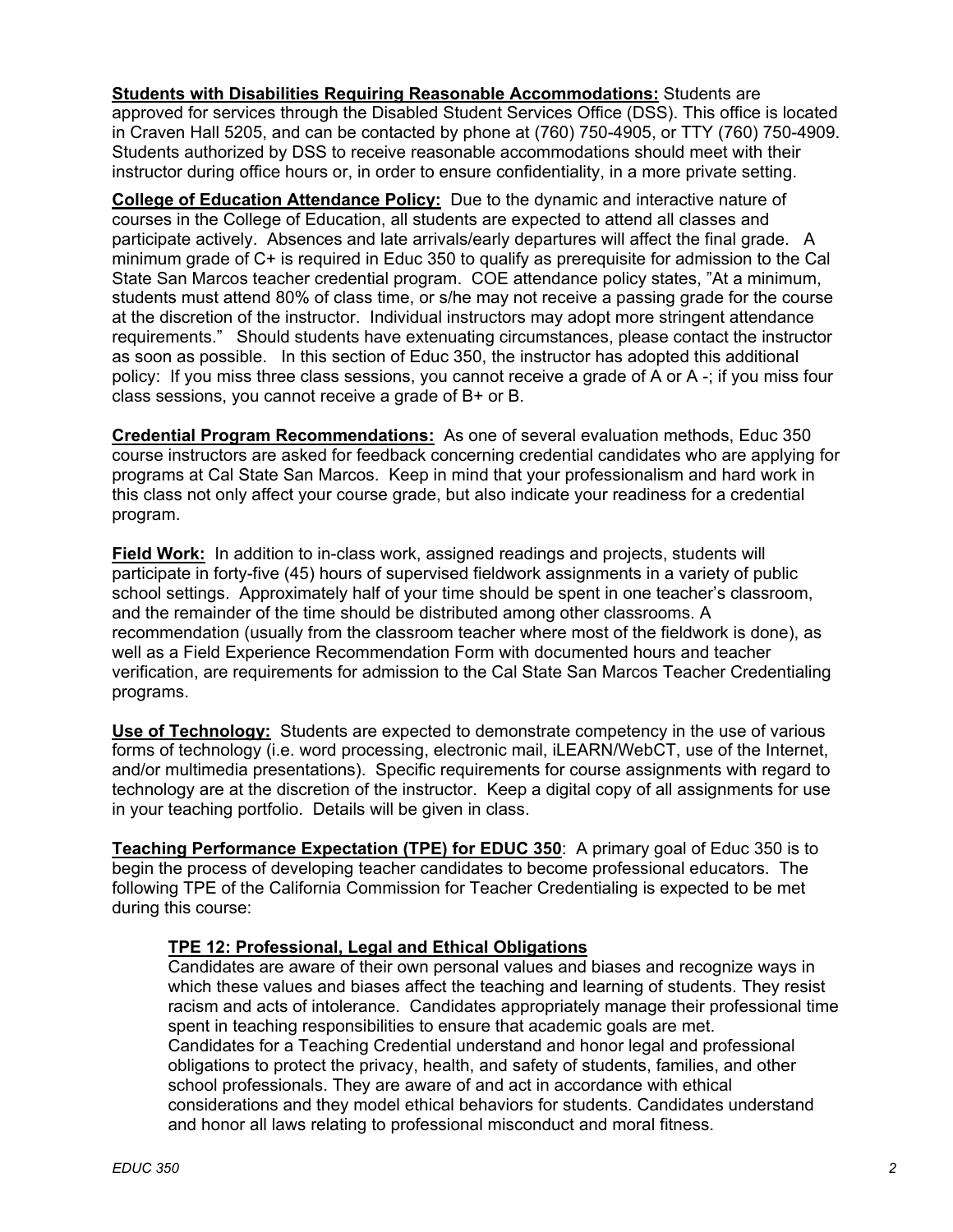**Teaching Performance Assessment for Developing as a Professional Educator**

The successful completion of the personal philosophy assignment is a requirement for completion of this course and is a component of partially meeting the TPE described above. This statement will be used for assessment both in the course and at completion of the College of Education program. Retain an electronic copy of your statement for submission for your portfolio at the completion of your teacher education program.

**Class Discussions and Participation:** Students will engage in active learning each class session, and will be expected to actively participate.

- Do you participate in class discussions productively, sharing your knowledge and understandings?
- Do you interact productively with your peers, taking on a variety of roles (leader, follower, etc.)?
- Do you contribute appropriately to group work—do you "do your share"?
- Are you able to accept others' opinions?
- Are you supportive of others' ideas?
- Do you support your peers during their presentations?
- Can you monitor and adjust your participation to allow for others' ideas as well as your own to be heard?

**Course Requirements:** Teacher education is a professional preparation program. It is expected that students will come to class prepared to discuss the readings, submit required assignments, and participate in class activities. Students are expected to adhere to academic honesty and integrity, standards of dependability, confidentiality and writing achievement. Because it is important for teachers to be able to effectively communicate their ideas to students, parents, colleagues, and administrators, writing that is original, clear and error-free is a priority for the College of Education. It is expected that work will be turned in on time. Please discuss individual issues with the instructor. Points will be deducted if assignments are submitted late (10% penalty per day late; no credit will be awarded if the assignment is one week late).

### **Required Texts:**

Armstrong D.G., Henson, K.T., and Savage, T.V. (2001). *Teaching Today.* Merrill Prentice Hall. Villa, Richard A. and Thousand, Jacqueline S. (1995). *Creating an Inclusive School.* Alexandria, VA: Association for Supervision and Curriculum Development. (Chapters 1, 2, 3, p. 125- 135 and 162-167)

### **One of the Following "Choice Books":**

Kidder,Tracy (1989). Among Schoolchildren. Boston: Houghton-Mifflin.

Meier, Daniel R. (1997). Learning in Small Moments: Life in an Urban Classroom. New York: Teachers College Press.

Kozol, J. (1991). Savage Inequalities: Children in America's Schools. New York: Harper

Valdes, Guadalupe (2001) Learning and Not Learning English

Paley, Vivian (1992) You Can't Say You Can't Play

Ladson-Billings Gloria (2001) Crossing Over to Canaan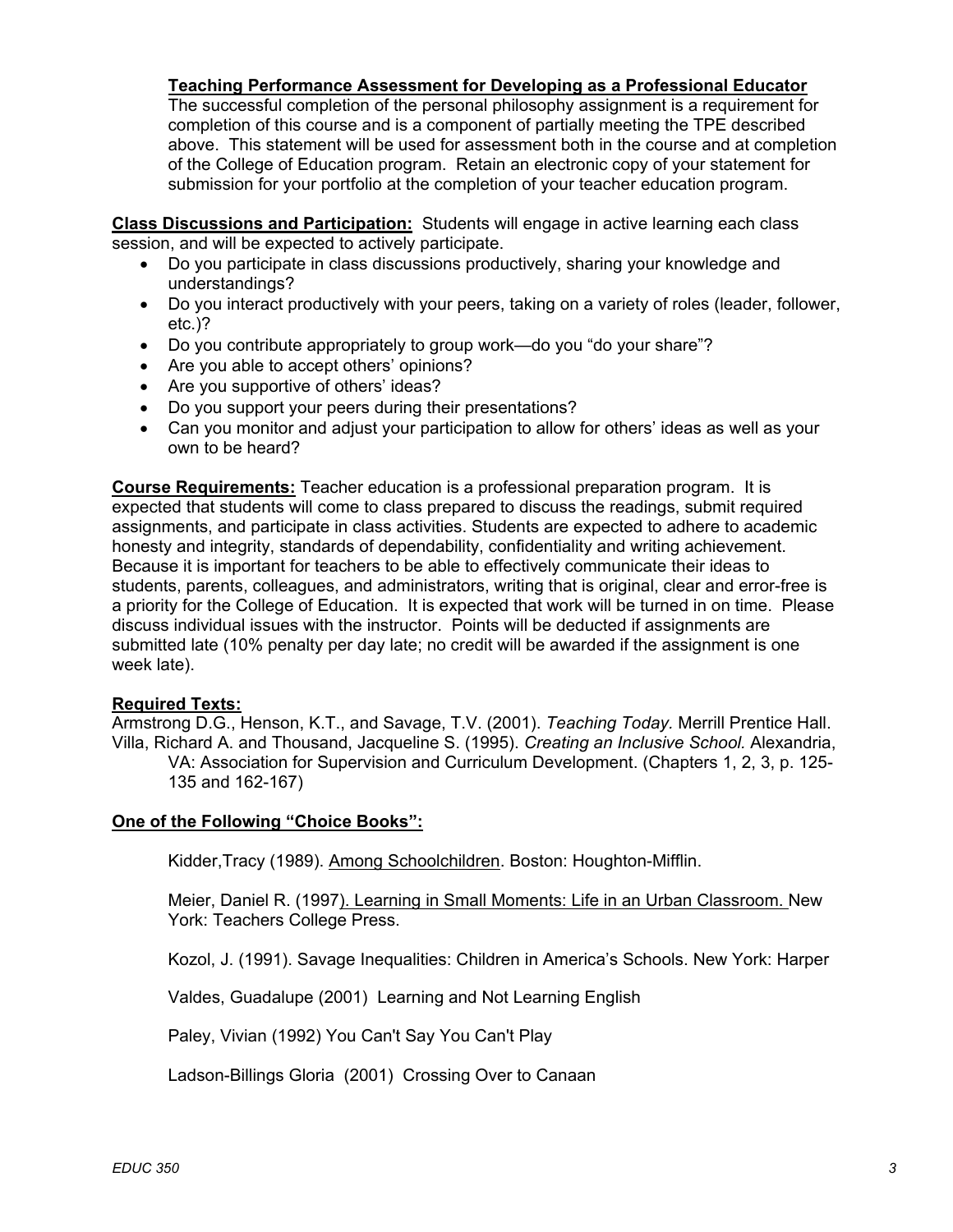### **Assignments and grading:**

| Interview of a teacher<br>See attached handout. More details will be given in class. The written report is due on<br>June $7th$ .                                                                                                                                                                                                                                                                                                                                                                                                                                                                                                                             | 10 points |
|---------------------------------------------------------------------------------------------------------------------------------------------------------------------------------------------------------------------------------------------------------------------------------------------------------------------------------------------------------------------------------------------------------------------------------------------------------------------------------------------------------------------------------------------------------------------------------------------------------------------------------------------------------------|-----------|
| Classroom observation reports<br>Using the classroom observation instrument provided in class, write up<br>fifteen 30-minute observations in your field sites. 1-5 due on June $7th$ ,<br>6-10 due on June $28^{th}$ , 11-15 due on July $7^{th}$ .                                                                                                                                                                                                                                                                                                                                                                                                           | 15 points |
| Essay: Choice book response.<br>Prepare a 3-page essay on the teacher(s) or students' experiences<br>chronicled in your choice book. How did the teacher(s) learn or not<br>learn about the students and their needs? What did the teacher(s) do<br>or not do to address the students' needs? How does the experience of<br>the teacher(s) or students relate to the readings and discussions from<br>your coursework this semester? You must make explicit connections to<br>coursework, and you must relate the book to your own thinking about<br>teaching. You will be sharing your choice book in class. You will sign<br>up to present with your group. | 10 points |
| School Law and Diversity (See attached handout) Due June 2nd                                                                                                                                                                                                                                                                                                                                                                                                                                                                                                                                                                                                  | 10 points |
| Facilitation of a chapter                                                                                                                                                                                                                                                                                                                                                                                                                                                                                                                                                                                                                                     | 15 points |

**Preparation-** Carefully read assigned chapter/article.

### **Process**

You are required to sign up to facilitate discussion on the assigned readings for one class session. You will work with a partner to prepare a 20-25 minute discussion./lesson/activity about the reading. The activity should engage the class and allow us to examine the materials in a meaningful way. In other words, don't prepare a summary lecture. This assignment will be factored into your class participation points. Up to five points for each of the following categories will be given: engagement of students, amount of discussion (not lecture), knowledge of chapter.

| Current events in education<br>Sign up for a date when you will be responsible for presenting an item<br>from the week's news in K-12 education (5 minutes maximum). The<br>item may be from television, radio, internet (e.g., www.edweek.org/),<br>newspaper, or magazine, and may pertain to local, national/, or<br>international issues. You will summarize and present the importance of<br>the news for your classmates. | 5 points  |
|---------------------------------------------------------------------------------------------------------------------------------------------------------------------------------------------------------------------------------------------------------------------------------------------------------------------------------------------------------------------------------------------------------------------------------|-----------|
| Personal philosophy of teaching, learning and schooling. See attached handout.<br>Due July 5 <sup>th</sup> .                                                                                                                                                                                                                                                                                                                    | 15 points |
| Participation & attendance<br>This course is designed for active learning during class sessions. In<br>order for this course to succeed for individuals and the group, students<br>must come to class prepared to discuss assigned readings/topics and to<br>participate in class activities.                                                                                                                                   | 10 points |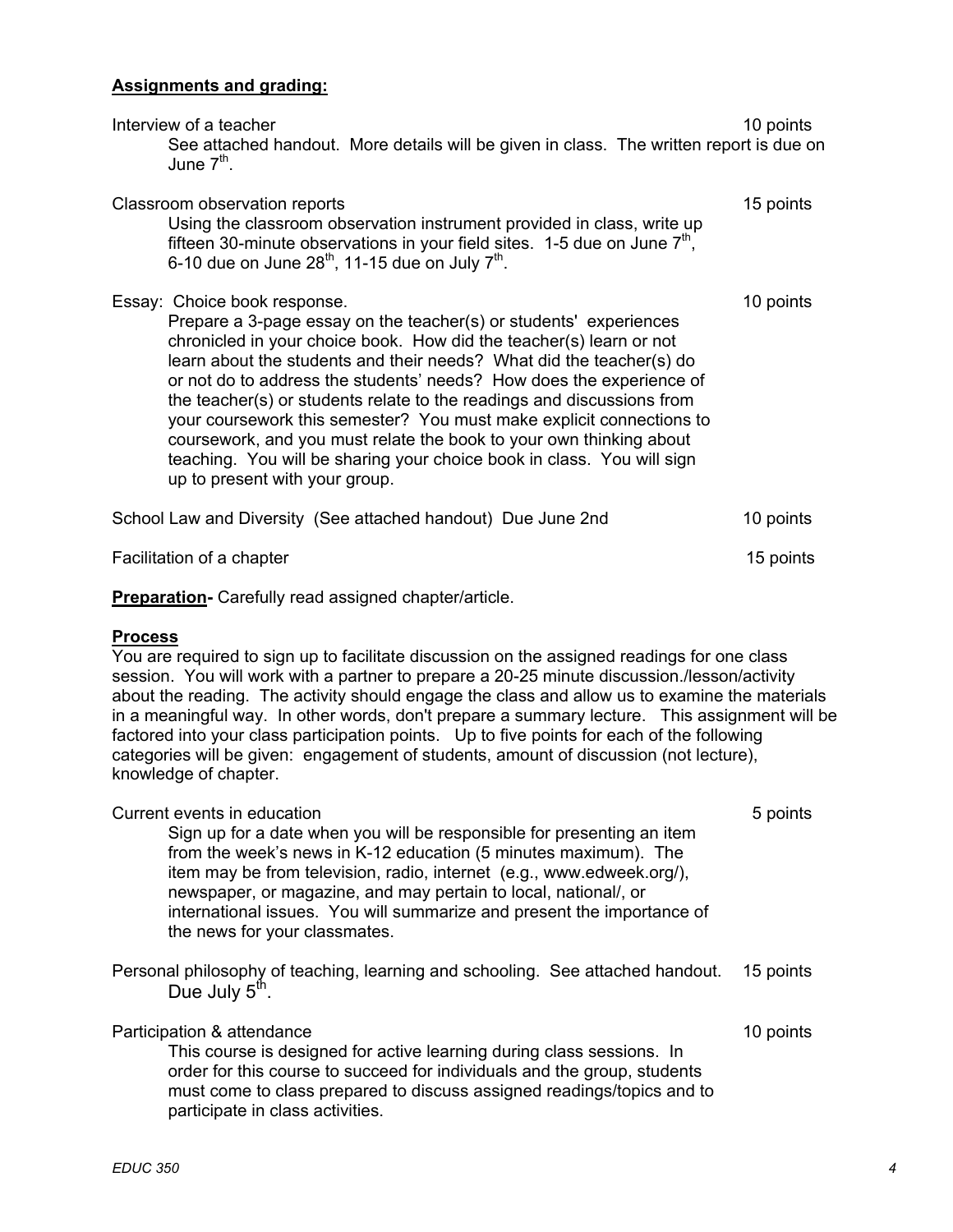Grades will be determined by the total number of points earned (100 points possible):

 $A = 93 - 100$  $A - 90 - 92$  $B+ = 87-89$  $B = 83 - 86$  $B - 80 - 82$  $C+ = 77-79$  $C = 73-76$  $C - 70 - 72$  $D = 60-69$  $F = 0-59$ 

# COURSE GRADES

### *An "A" student is one who:*

- completes all assignments on time and demonstrates the ability to summarize, analyze, and/or reflect at high levels.
- varies sources of information for assignments, demonstrating high degree of effort in pursuing varied perspectives around important educational issues.
- completes all the reading assignments and develops thoughtful and thorough responses.
- produces work that reveals a strong commitment to self-discovery and learning.
- produces work at a high professional level in terms of both writing and content.
- develops a high quality presentation, demonstrating significant learning around a contemporary issue.
- presents confidently and intelligently, demonstrating effective teaching skills.
- completes assignments in/out of class with a focus on learning and exploration, pushing him/herself to better understand the profession through quality work.
- attends almost every class meeting and is fully engaged during class.
- pushes him/herself to new understandings by participating in discussions, sharing his/her opinions, and valuing others' perspectives.
- contributes to the positive environment of the class by respecting all members.

#### *A "B" student is one who:*

- completes all or almost all assignments, all or most on time, and demonstrates the ability to summarize, analyze, and/or reflect at fairly high levels, showing consistent improvement over time.
- varies sources of information for assignments, demonstrating high degree of effort in pursuing varied perspectives around important educational issues.
- completes all or most of the reading assignments and develops thoughtful and fairly thorough responses.
- produces work that reveals a commitment to self-discovery and learning.
- produces work that is close to professional level in terms of both content and writing, working to develop a strong command of writing, speaking, planning and presenting.
- develops presentations, demonstrating significant learning
- presents confidently and intelligently, demonstrating effective teaching skills.
- completes assignments in/out of class with a focus on learning and exploration, pushing him/herself to better understand the profession through quality work.
- attends almost every class meeting and is regularly engaged during class.
- pushes him/herself to new understandings by participating in discussions, sharing his/her opinions, and valuing others' perspectives.
- contributes to the positive environment of the class by respecting all members.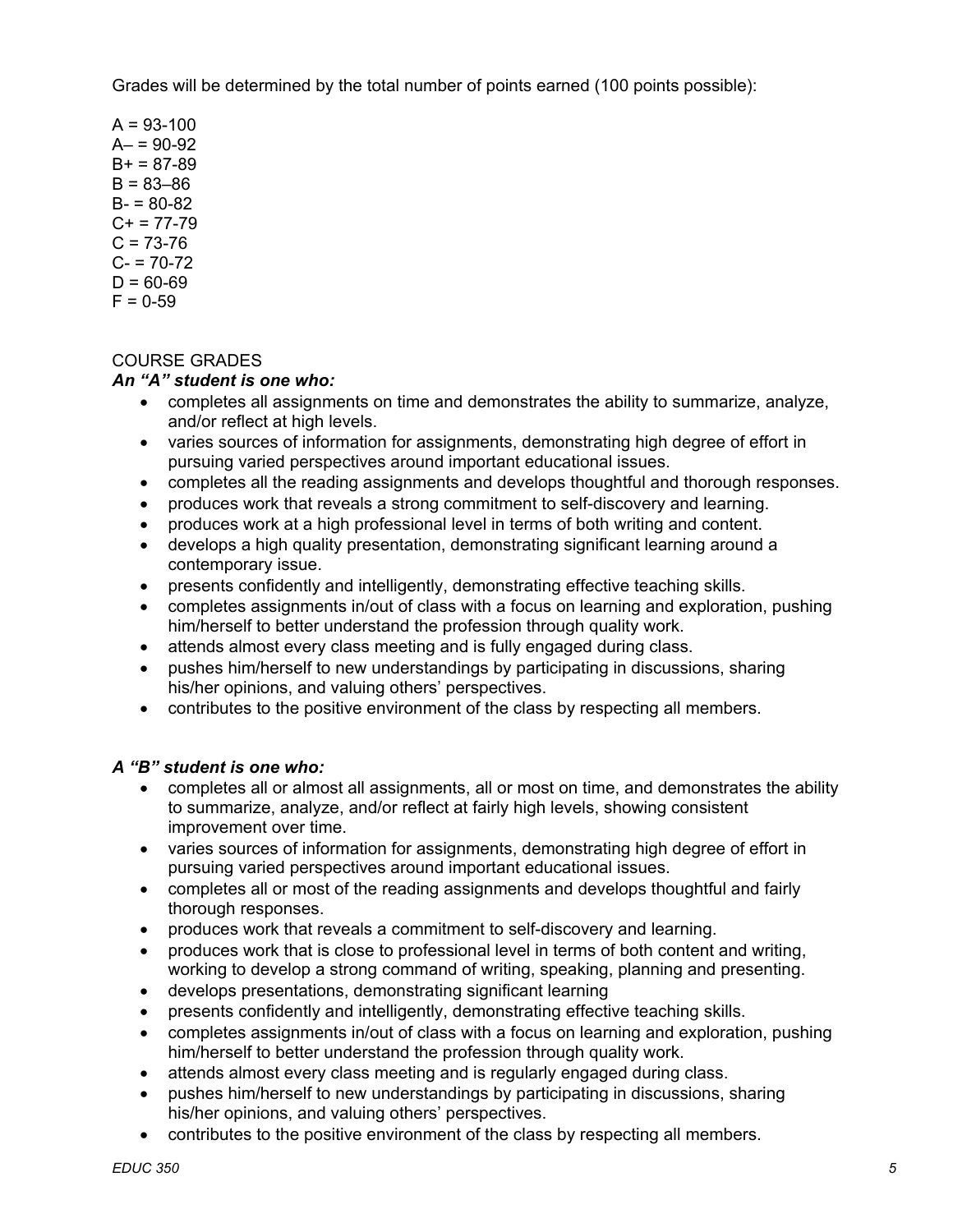### *A "C" student is one who:*

- completes or attempts most of the assignments, mostly on time, and demonstrates the ability to do some quality summarizing, analysis, and reflection, showing improvement over time.
- varies sources of information for assignments, demonstrating effort in pursuing varied perspectives around important educational issues.
- completes most of the reading assignments and develops thoughtful and sometimes thorough responses.
- produces work that reveals a commitment to some self-discovery and learning.
- produces work that is not yet at a professional level in terms of both writing and content.
- develops a quality presentation, demonstrating learning around a contemporary issue.
- presents confidently and intelligently, demonstrating some effective teaching skills.
- completes assignments in/out of class with a focus on learning and exploration, pushing him/herself a little to better understand the profession.
- attends most class meetings and is often engaged during class.
- pushes him/herself to some new understandings by participating to a moderate degree in discussions, sharing his/her opinions, and valuing others' perspectives.
- contributes to the positive environment of the class by respecting all members.

A "D" student is one who doesn't meet all of the minimal standards of a "C" student; "F" is earned by someone who hasn't completed significant portions of the required work and fails to meet the "C" student standards.

# **1. Participation, Collaboration and Professionalism**

Students will engage in active learning each class session, and will be expected to actively participate, collaborate, and demonstrate professionalism at all times.

- Do you participate in class discussions productively, sharing your knowledge and understandings?
- Do you interact productively with your peers, taking on a variety of roles (leader, follower, etc.)?
- Do you contribute appropriately to group work—do you "do your share"?
- Are you able to accept others' opinions?
- Are you supportive of others' ideas?
- Do you support your peers during their presentations?
- Can you monitor and adjust your participation to allow for others' ideas as well as your own to be heard?
- Do you show a positive attitude and disposition towards teaching all students?
- Do you exhibit professional behavior at all times?
- Do you attend each and every class, arrive on time and well prepared in all aspects, and do not ever leave early?
- Do you give close attention to each activity and speaker, and never whisper or do other things while there is a speaker?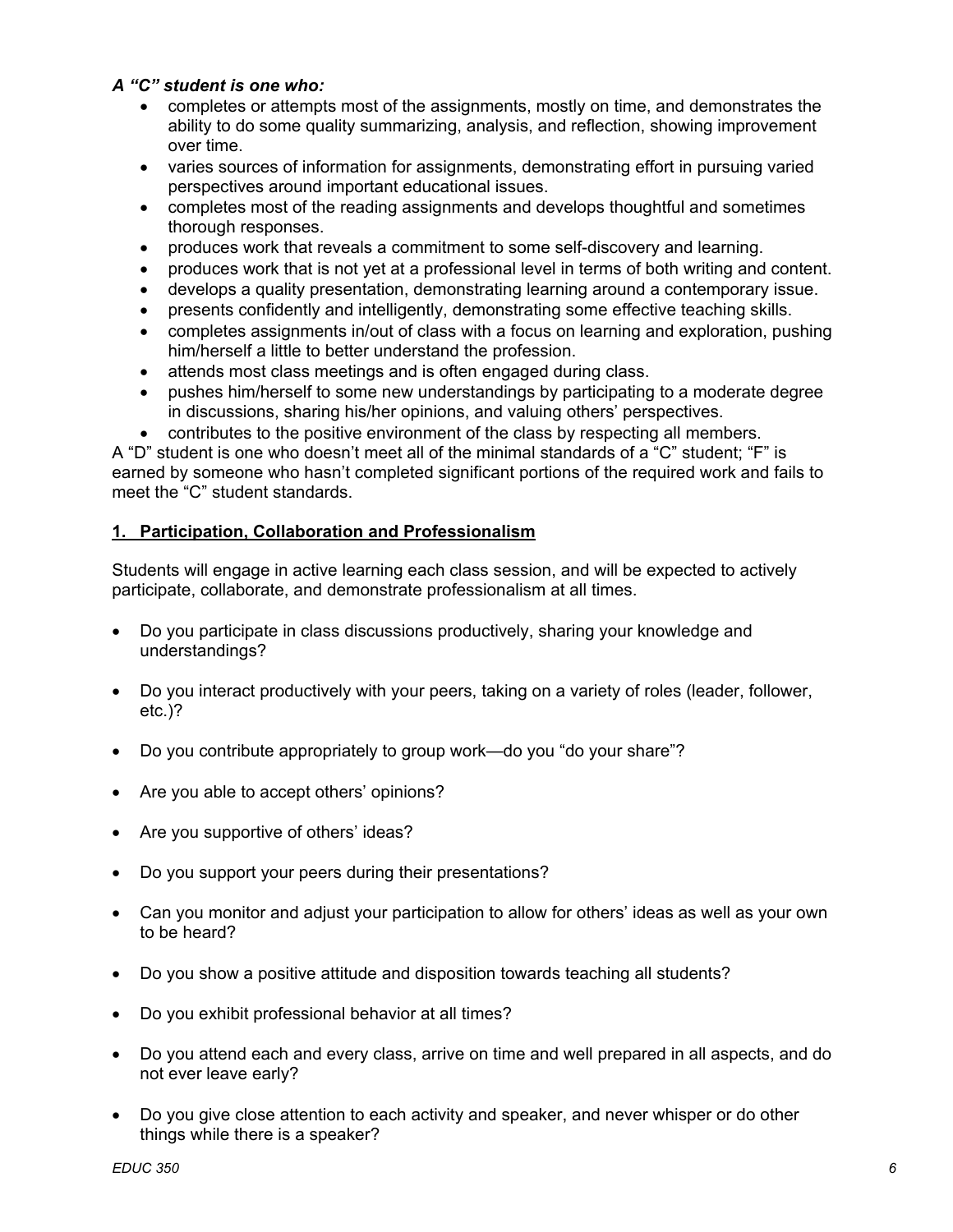You will do a self assessment using the Rubric for Participation, Collaboration and Professionalism; and write a two-three page rationale. You should give a rationale for the points you gave yourself in each area of the rubric and provide examples for each area. Your professor will also do an assessment using this rubric. Turn in your Rubric and Rationale with examples.

| <b>CATEGORY</b>      | <b>Excellent</b>                         | <b>Acceptable</b>                                   | <b>Unacceptable</b>                       | Your         |
|----------------------|------------------------------------------|-----------------------------------------------------|-------------------------------------------|--------------|
|                      | 14 pts.                                  | 9 pts.                                              | 4 pts.                                    | <b>Score</b> |
|                      | Always has a positive                    | Usually has a positive                              | Seldom has a positive                     |              |
| <b>Attitude</b>      | attitude. Never is                       | attitude. Rarely is                                 | attitude. Often is                        |              |
|                      | critical of the task or                  | critical.                                           | critical.                                 |              |
|                      | others without offering                  |                                                     |                                           |              |
|                      | alternatives, showing                    |                                                     |                                           |              |
|                      | initiative, and working                  |                                                     |                                           |              |
|                      | hard for improvement.                    |                                                     |                                           |              |
|                      |                                          |                                                     |                                           |              |
|                      | Attends every class,                     | Usually attends every                               | Is not always ready                       |              |
| Participation        | always on time and                       | class, on time and                                  | when class time                           |              |
|                      | well prepared, never                     | prepared, doesn't                                   | begins. Doesn't give                      |              |
|                      | leaves early. Give                       | leaves early. Give                                  | full attention in class;                  |              |
|                      | closest attention to                     | most attention to class                             | sometimes talks when                      |              |
|                      | class activities and                     | activities and                                      | others are speaking.                      |              |
|                      | speakers.                                | speakers.                                           |                                           |              |
|                      | Always behaves, talks                    | Often behaves, talks                                | Seldom behaves, talks                     |              |
| Professionalism      | and works in a                           | and works in a                                      | and works in a                            |              |
|                      | professional manner,                     | professional manner,                                | professional manner,                      |              |
|                      | regardless of                            | regardless of task or                               | regardless of                             |              |
|                      | task/topic.                              | topic.                                              | task/topic.                               |              |
|                      | Almost always listens                    | Often listens to,                                   | Rarely listens to,                        |              |
| <b>Collaboration</b> | to, shares with, and                     | shares with, and                                    | shares with, and                          |              |
|                      | supports the efforts of                  | supports the efforts of                             | supports the efforts of                   |              |
|                      | others. Tries to keep                    | others, but sometimes                               | others. Is not always a                   |              |
|                      | people working well                      | is not a good team                                  | good team player.                         |              |
|                      | together.                                | member.                                             |                                           |              |
|                      | Always provides                          | Often provides useful                               | Rarely provides useful                    |              |
| <b>Contributions</b> | useful ideas; always                     | ideas; stays focused                                | ideas; not always                         |              |
|                      |                                          | most of the time. A                                 | focused. Reluctant to                     |              |
|                      | stays focused on the                     |                                                     |                                           |              |
|                      | task. Exhibits a lot of                  | satisfactory group                                  | participate. Lets others                  |              |
|                      | effort and valuable                      | member who does                                     | take charge and                           |              |
|                      | contributions.                           | what is required.                                   | participate.                              |              |
|                      | Always demonstrates                      | Often demonstrates                                  | Rarely shows concern in                   |              |
| <b>Disposition</b>   | concern in learning to                   | concern in learning to<br>teach all children. Often | learning to teach all<br>children. Rarely |              |
| toward Teaching      | teach all children.                      | demonstrates                                        | demonstrates                              |              |
|                      | Always demonstrates<br>strong commitment | commitment toward                                   | commitment toward                         |              |
|                      | toward developing (a) an                 | developing (a) an                                   | developing (a) an                         |              |
|                      | understanding of                         | understanding of                                    | understanding of                          |              |
|                      | children, (b) teaching                   | children, (b) teaching                              | children, (b) teaching                    |              |
|                      | strategies, and (c)                      | strategies, and (c)                                 | strategies, and (c)                       |              |
|                      | knowledge of the CA                      | knowledge of the CA                                 | knowledge of the CA                       |              |
|                      | Standards for the                        | Standards for the                                   | Standards for the                         |              |
|                      | Teaching Profession and                  | Teaching Profession and                             | <b>Teaching Profession and</b>            |              |
|                      | CA Standards for                         | CA Standards for                                    | Standards for Teaching.                   |              |
|                      | Teaching.                                | Teaching.                                           |                                           |              |
| Leadership           | Shows strength through                   | <b>Effectively participates</b>                     | Does not show                             |              |

### **Rubric for Participation, Collaboration and Professionalism**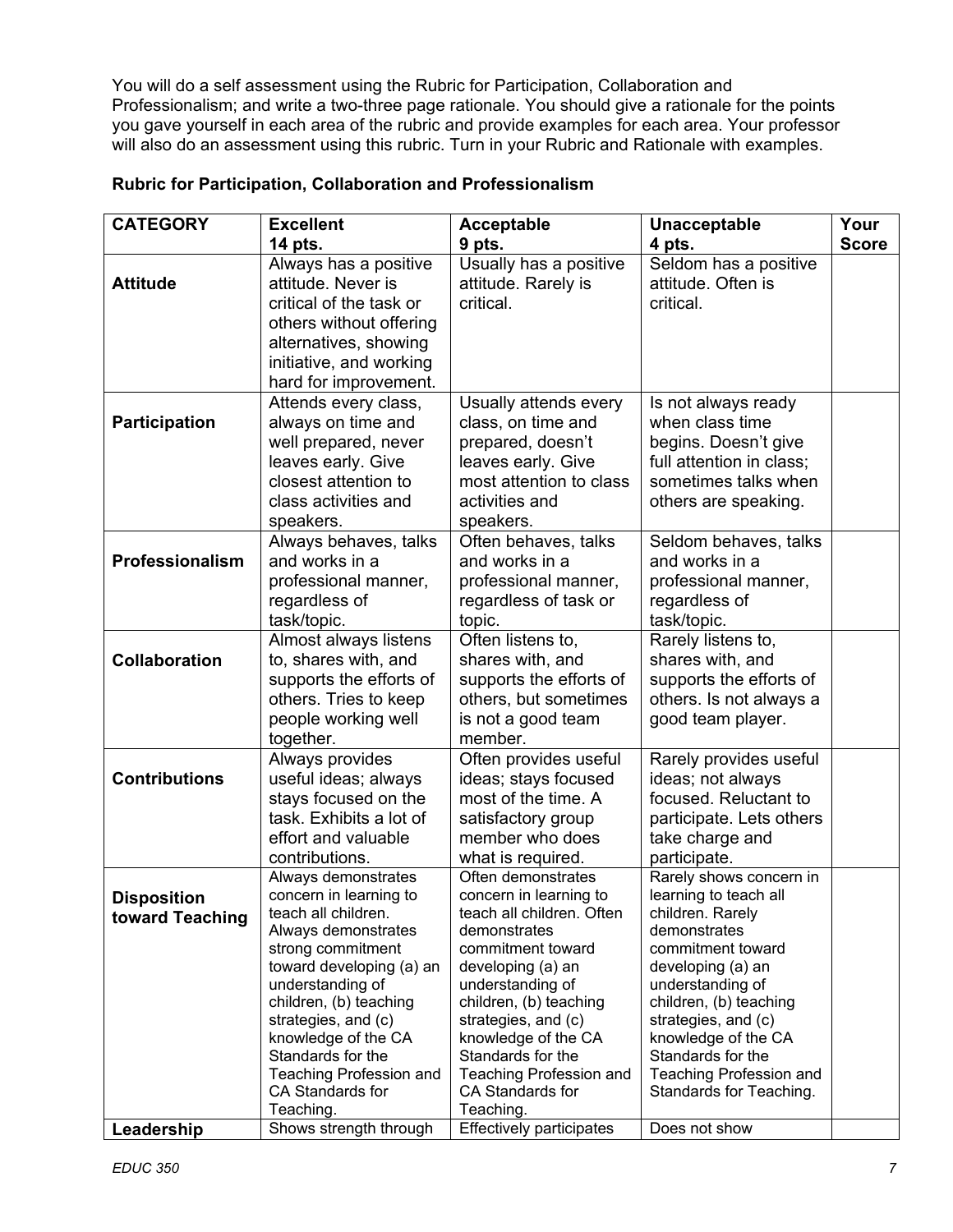| leadership in different<br>class activities; other<br>students respect you as<br>a leader. | and contributes, but<br>rarely shows leadership<br>qualities. | leadership in any area of<br>class. |  |
|--------------------------------------------------------------------------------------------|---------------------------------------------------------------|-------------------------------------|--|
|--------------------------------------------------------------------------------------------|---------------------------------------------------------------|-------------------------------------|--|

# **Philosophy of Teaching Statement**

Organize your thoughts in a way that expresses your beliefs about schools, teaching and learning. Articulate your thoughts so that your reader is able to form a picture of the teacher you hope to become. Think of your audience as the hiring committee of a school district in which you passionately hope to teach. You want your audience to connect your name and face with a distinct set of beliefs. Your philosophy should reflect your beliefs about teaching and learning, and vour view of the social context of schools for the 21<sup>st</sup> century in a multicultural society. You should demonstrate professional vocabulary as you discuss your beliefs and knowledge.

### Questions to Guide You

1. What is schooling?

What are the purposes of education and schools? What are schools for? How is schooling in a democracy different from schooling in a totalitarian state? What responsibilities do you have as an employee of the public, and what happens when you disagree with public policy? What about when you disagree with parents? What are your goals for your students?

2. What is teaching?

What are the purposes of teaching? Who or what is the source of knowledge in the classroom? Is teaching a one-way or two-way venture? How will you decide what to teach? Do you consider yourself a teacher of students, or of content, or both? Is teaching better described as a set of skills and knowledge, or as a set of values and attitudes? What is it about teaching that you most look forward to, and that you most fear? What is your metaphor for the teacher? What are your ethical responsibilities as a teacher? How will you contribute to the profession of teaching? What is the teachers' role as a bridge to the community? What is the teacher's role in educational renewal and reform?

3. What is learning?

What is knowledge? If you teach and students don't learn, whose problem is that? How will you know when students have learned something? Are students empty vessels into which you will pour knowledge? What does learning mean for students of different abilities or ethnicities or genders or economic classes? How will your classroom be responsive to the multiple communities represented in your students? Do all students need to learn the same thing? How important is classroom environment to learning? How will you decide what content to teach in the all-too-short time allotted to you?

*NOTE: Use the questions to frame your thoughts. Do not simply answer the questions.* 

Class activities which support the development of your Philosophy include

- Class Discussions
- Readings
- Field Experiences
- Credo for Support Activity
- FAT City Activity
- Inclusive Education Activity
- Law and Diversity Activity

#### Criteria:

- Did you draw on all your resources/experiences to write your philosophy and not just the book?
- Are you clear about your own beliefs?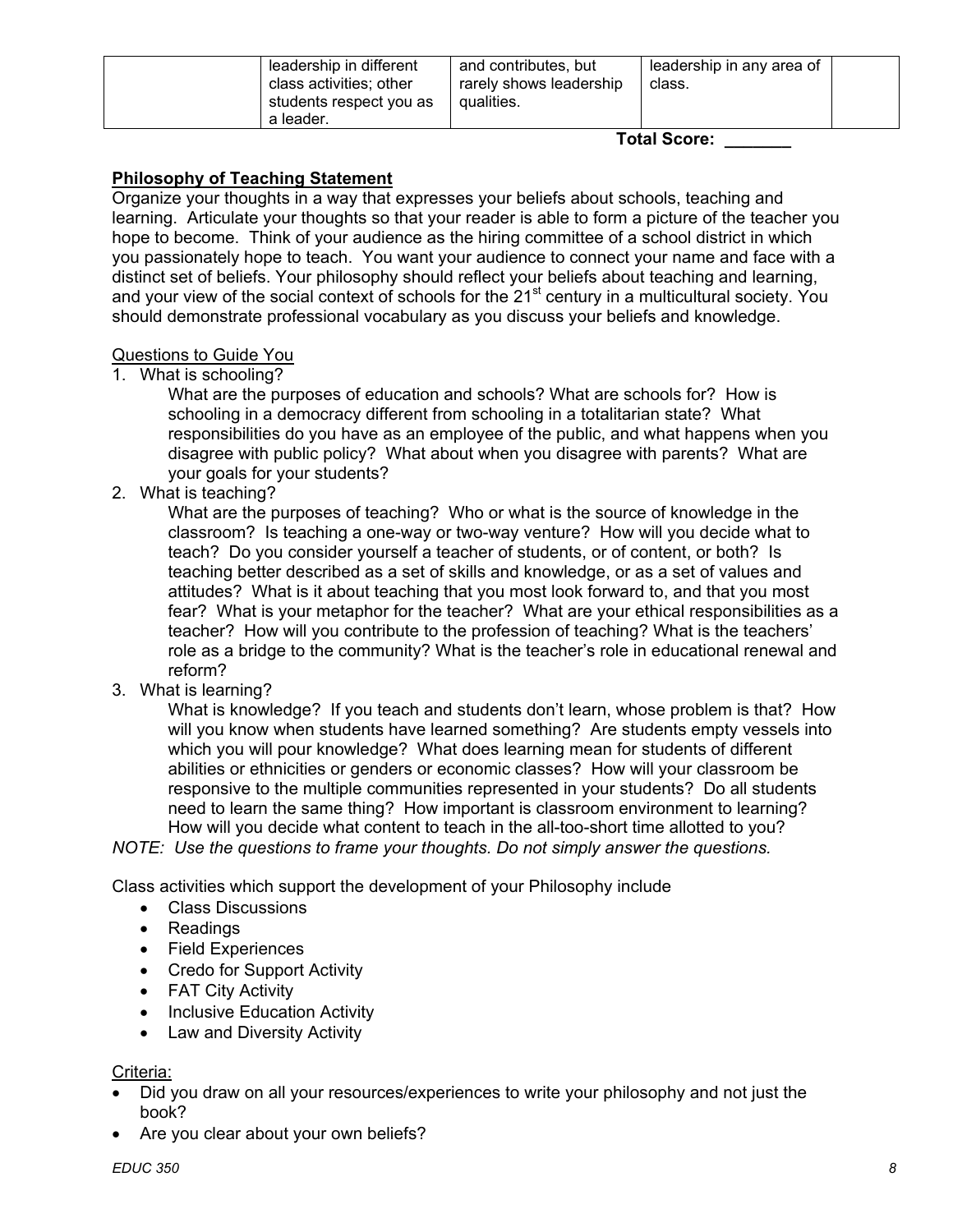- Do you have a clear organization of ideas?
- Can you articulate your ideas fluently and coherently with correctness of written expression (grammar, syntax, spelling)?
- Is it clear you have had enough exposure to schools to write your current philosophy?
- Did you address the areas of schooling, teaching, and learning?

#### **Law and Diversity Assignment**

You will apply your understanding of the legal context of inclusive education and laws that influence teaching responsibilities.

### **Study the following chapters and web sites:**

Villa, R. A. & Thousand, J. S. (l995). Creating an inclusive school. Alexandria, VA: Association for Supervision and Curriculum Development. Read all of Chapter 2.

U.S. Disability Law. Internet address:

www.law.cornell.edu/topics/disability.html

Includes information about laws affecting people with disabilities.

OSERS IDEA Home Page. Internet address:

www.ed.gov/offices/OSERS/IDEA

Explanation of federal legislation known as IDEA, which ensures a free appropriate education in the least restrictive environment for children with disabilities. The latest l997 federal reauthorization of the law is explained in detail.

### **Reflection and Applications:**

Apply your understanding of the legal context of inclusive education and laws that influence your teaching responsibilities by:

- 1. In writing, identify five laws or court decisions that influence you as a professional educator. At least one of these five must relate to special education law. Give a rationale for each selection. Why is it important to you? How might they affect your teaching?
- 2. Be prepared to share selections and rationale for selection of the laws and decisions during our next class.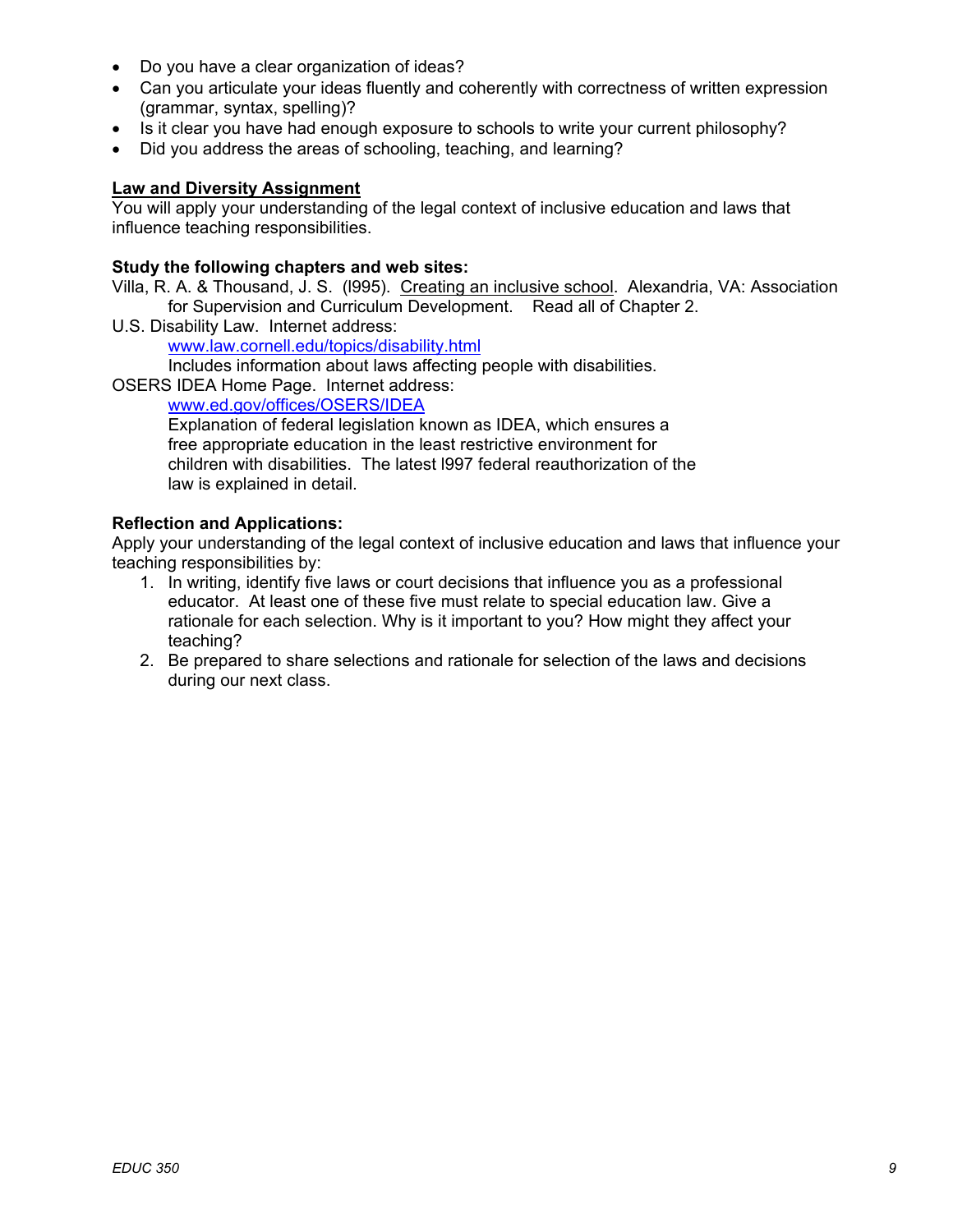#### **Guidelines for EDUC 350 Field Experience & Classroom Observation Entries**

EDUC 350 requires 45 hours of field experience in public schools.

You must visit each of the following educational levels:

- 1. elementary school classroom (K-6)
- 2. middle school classroom (6-8)
- 3. high school classroom (9-12)

In these three basic settings, observe a variety of students with different instructional environments. These include multiple school districts and schools with a range of socioeconomic contexts, multilingual/cultural populations, etc. Some of the environments you should see are:

- 1. English language development or primary language classroom
- 2. special education setting
- 3. primary (K-3) and intermediate (4-6) levels in elementary schools
- 4. general and advanced levels in high school subject fields
- 5. gifted education setting
- 6. sheltered instruction

You may choose to make some of your observations in schools other than "regular" daytime schools. Consider observing in charter schools, alternative education sites, adult education schools, or court schools. For additional settings, obtain permission from your instructor before you do the observations.

Choose the locations of your field experience early and carefully. Make copies of the introduction letter, as you will meet with more than one principal. Call ahead and ask for an appointment with the principal. It may take them a week or so to arrange a meeting with you. Explain that you would like to observe several different educational settings. *However, remember you need to be with one teacher a significant amount of time if you plan to have him/her fill out your Field Experience Recommendation Form (for applying to the credential program).* 

You must observe in varied settings to satisfy this course requirement. Each observation should last at least 30 minutes. Your observation entries must reflect these different settings. You will turn in a total of 15 classroom observation records throughout the semester and your Field Experience Record.(See syllabus for dates.)

**Request to waive observation hours**: If you have recent, significant experience with students in public school settings, you may request to waive no more than 20 of the 45 hours of field observations. Should the request be granted, you will still need to observe in the variety of settings described above. Examples of roles that might qualify for a waiver are: tutor, substitute teacher, teacher aide, parent volunteer, Casey Foundation participant, school aide.

Your classroom observation entries should follow the format below:

- Your name
- School name
- Type of classroom/grade/subject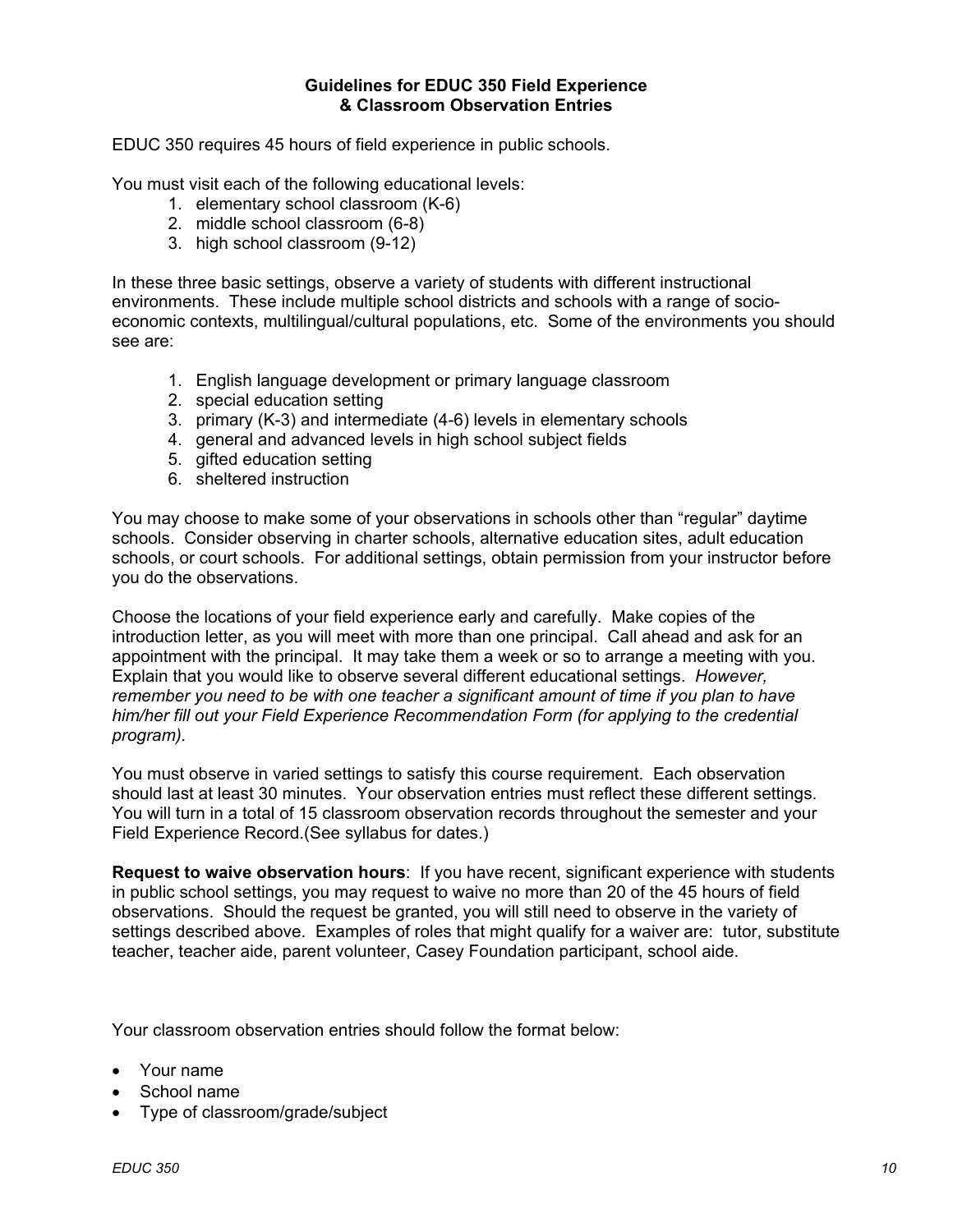- Day of the week/date/time/number of teachers and assistants/number of students in class.
- Assumptions/expectations you have about this observation. What do you think you're going to see? What assumptions do you have about these particular kinds of students and teachers or about this class?
- Focus of your observation and a description of what you saw within this focus—don't try to observe everything. Zero in on a few key points and how they affect the big picture of the classroom.
- Analysis of the observation—comparison with classroom discussions and readings and ways in which your assumptions/expectations were accurate or inaccurate.
- Questions for discussion or exploration.

Type your entries on your own paper. Do not write them by hand. You should respect the confidentiality of the students and teachers by using fictitious names for persons in your entries.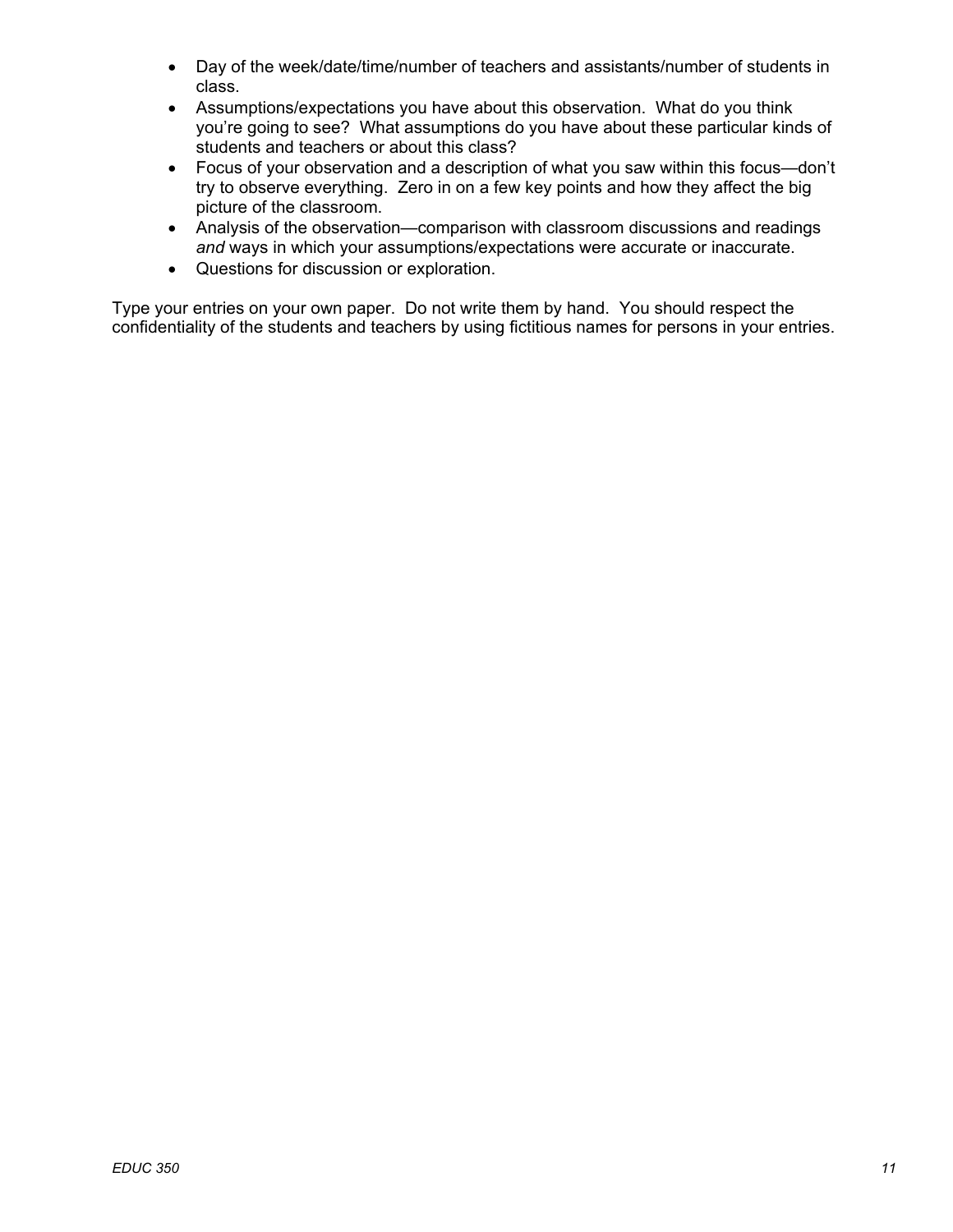|                                                                                                                       | Classroom Observation Entry # |
|-----------------------------------------------------------------------------------------------------------------------|-------------------------------|
|                                                                                                                       |                               |
| Type of classroom (grade/subject/special<br>Day of the                                                                |                               |
| week/Date/Time:<br>Number of teachers and assistants/Number of                                                        |                               |
|                                                                                                                       |                               |
|                                                                                                                       |                               |
| Assumptions/Expectations/Questions I have about this observation (concerning the teachers,<br>students, class, etc.): |                               |
|                                                                                                                       |                               |
|                                                                                                                       |                               |
|                                                                                                                       |                               |
|                                                                                                                       |                               |
|                                                                                                                       |                               |
| Focus of observation/Description (highlights) of what I saw around this focus:                                        |                               |
|                                                                                                                       |                               |
|                                                                                                                       |                               |
|                                                                                                                       |                               |
|                                                                                                                       |                               |
| Analysis of observation-connect back to course work and to above assumptions, expectations                            |                               |
| and/or questions:                                                                                                     |                               |
|                                                                                                                       |                               |
|                                                                                                                       |                               |
|                                                                                                                       |                               |
|                                                                                                                       |                               |
|                                                                                                                       |                               |
| Questions for discussion or exploration:                                                                              |                               |
|                                                                                                                       |                               |
|                                                                                                                       |                               |
|                                                                                                                       |                               |
|                                                                                                                       |                               |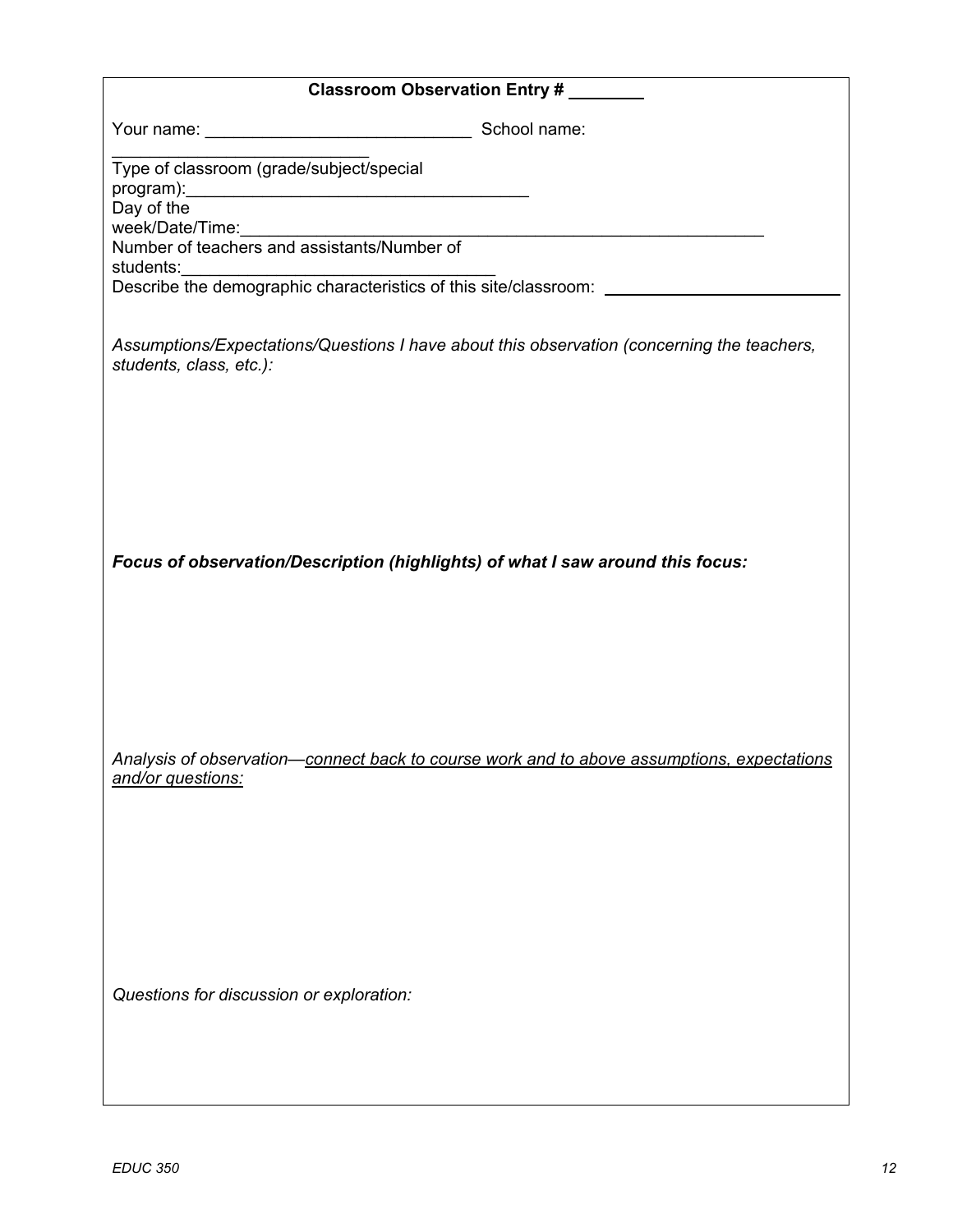|                                                                                                                                                                        |                                                                    | EDUC 350 Section ________ Semester ________ Instructor _________                                                                                                                       |
|------------------------------------------------------------------------------------------------------------------------------------------------------------------------|--------------------------------------------------------------------|----------------------------------------------------------------------------------------------------------------------------------------------------------------------------------------|
| Name                                                                                                                                                                   | SS#                                                                |                                                                                                                                                                                        |
| Tutor<br><b>Substitute teacher</b><br><b>Teacher Aide</b><br><b>Parent volunteer</b><br><b>School aide</b><br><b>Casey Foundation participant</b><br>Other (describe): | I request a waiver for the following experience in public schools: |                                                                                                                                                                                        |
| The experience took place as follows:                                                                                                                                  |                                                                    |                                                                                                                                                                                        |
| School:                                                                                                                                                                |                                                                    |                                                                                                                                                                                        |
| <u>District:</u>                                                                                                                                                       |                                                                    |                                                                                                                                                                                        |
| <u>Dates:</u>                                                                                                                                                          |                                                                    | No. of hours in this experience:                                                                                                                                                       |
| Attach the following to this request:                                                                                                                                  |                                                                    |                                                                                                                                                                                        |
| spent in this experience.                                                                                                                                              |                                                                    | 1. A letter from supervisor/teacher verifying the experience, including the length of time                                                                                             |
| candidate.                                                                                                                                                             |                                                                    | 2. Your reflection on the experience (1-2 pages typewritten). Describe the experience and<br>convey what you learned from the experience that will help you to be an effective teacher |
|                                                                                                                                                                        | Do not write below this line.                                      |                                                                                                                                                                                        |
| Approved                                                                                                                                                               |                                                                    | Number of hours to be waived (20 max):                                                                                                                                                 |
| Denied                                                                                                                                                                 |                                                                    |                                                                                                                                                                                        |
|                                                                                                                                                                        |                                                                    |                                                                                                                                                                                        |
|                                                                                                                                                                        |                                                                    |                                                                                                                                                                                        |

 $\_$  , and the set of the set of the set of the set of the set of the set of the set of the set of the set of the set of the set of the set of the set of the set of the set of the set of the set of the set of the set of th

Instructor Signature Date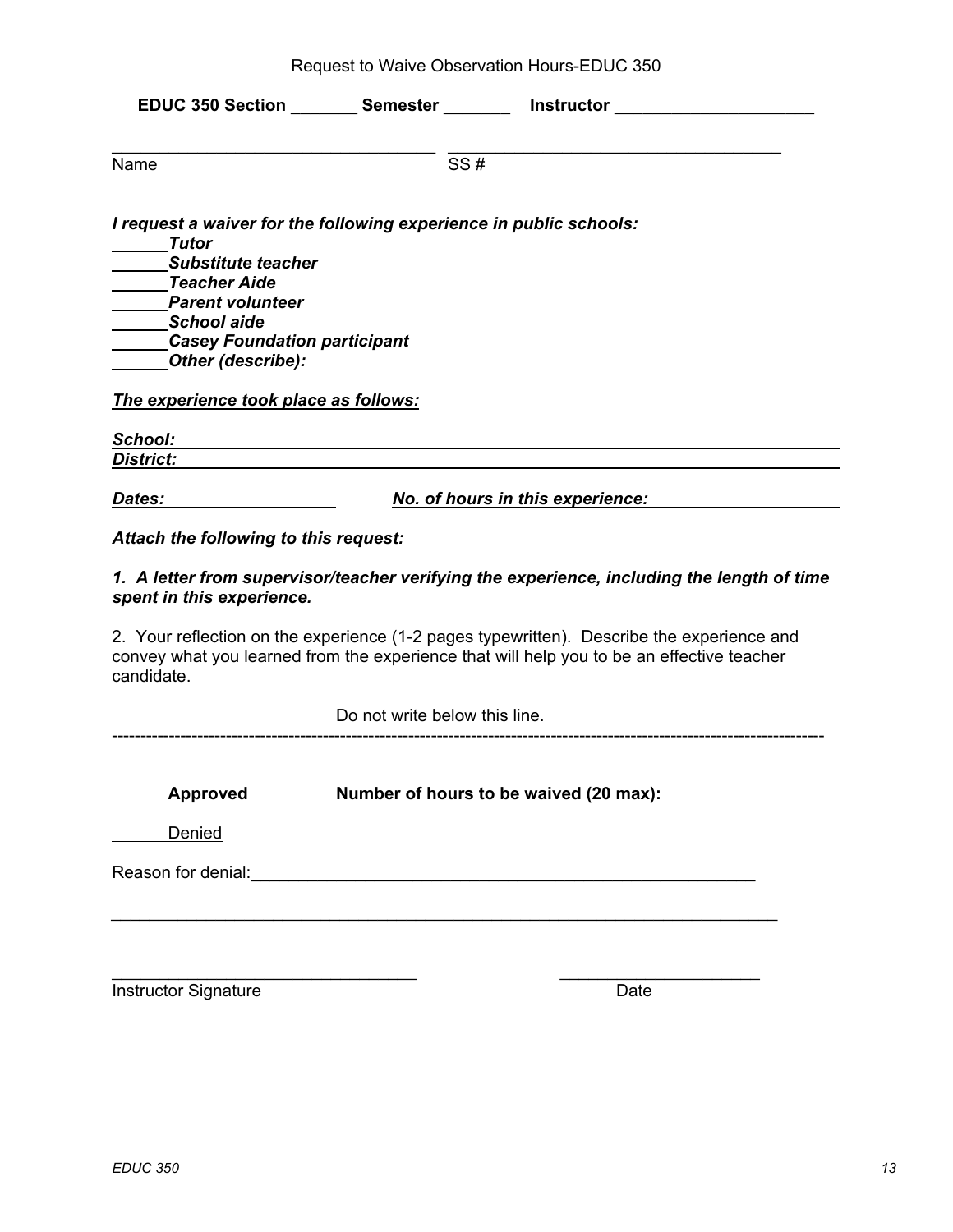#### **FIELD EXPERIENCE RECOMMENDATION FORM - Non Confidential**

| <b>Applicant's Name:</b> |  |  |
|--------------------------|--|--|
| <b>SSN</b>               |  |  |
|                          |  |  |

**Program:** \_\_Multi Subj \_\_\_Multi Subj Mid Lev \_\_\_Concurrent w/ Ed Spec \_\_ Sing Subj

This individual is considering applying for admission to a Cal State San Marcos Teacher Education Program. The applicant has indicated that he/she has worked with children/youth (class/groups) under your supervision. One of the criteria on which candidates are admitted to the CSUSM program is successful work experience with children (either paid or volunteer). All credential program applicants are required to submit a Field Experience Recommendation Form from a public classroom teacher.

 In a brief narrative, reflect on this individual as a teacher candidate. When possible, please provide specific examples and details. If your narrative exceeds this page, or if a separate letter is used, please attach to this form and sign. In order to avoid questions of authenticity, do not cut and paste your narrative in the box below.

|                                                                                                                | Consider the candidate's personal and professional attributes with the following in mind:                            |                                         |
|----------------------------------------------------------------------------------------------------------------|----------------------------------------------------------------------------------------------------------------------|-----------------------------------------|
| Dependability                                                                                                  | Professional appearance/manner                                                                                       | Enthusiasm<br>Poise and self-confidence |
| Initiative                                                                                                     | Interpersonal communication skills                                                                                   | Sensitivity to all learners             |
|                                                                                                                |                                                                                                                      |                                         |
|                                                                                                                |                                                                                                                      |                                         |
|                                                                                                                |                                                                                                                      |                                         |
|                                                                                                                |                                                                                                                      |                                         |
|                                                                                                                |                                                                                                                      |                                         |
|                                                                                                                |                                                                                                                      |                                         |
|                                                                                                                |                                                                                                                      |                                         |
|                                                                                                                |                                                                                                                      |                                         |
|                                                                                                                |                                                                                                                      |                                         |
|                                                                                                                |                                                                                                                      |                                         |
|                                                                                                                | Student Services Center welcomes your additional comments. (760)750-4277 or                                          |                                         |
| email:coessc@csusm.edu                                                                                         |                                                                                                                      |                                         |
| <b>Name of Public School:</b>                                                                                  | <u> 1980 - John Stone, mars and de la population de la population de la population de la population de la popula</u> |                                         |
| Grade Level: Example 2014 and 2014 and 2014 and 2014 and 2014 and 2014 and 2014 and 2014 and 2014 and 2014 and |                                                                                                                      |                                         |
| <b>School</b><br><b>District</b>                                                                               |                                                                                                                      |                                         |
|                                                                                                                |                                                                                                                      |                                         |
| <b>Classroom Teacher's Name</b><br><b>Classroom Teacher's Signature</b>                                        | <u> 1989 - Johann John Stein, marwolaeth a brenin a brenin a brenin a brenin a brenin a brenin a brenin a brenin</u> |                                         |
| <b>Date</b>                                                                                                    |                                                                                                                      |                                         |

College of Education • California State University, San Marcos • San Marcos, CA 92096-0001 • (760) 750-4279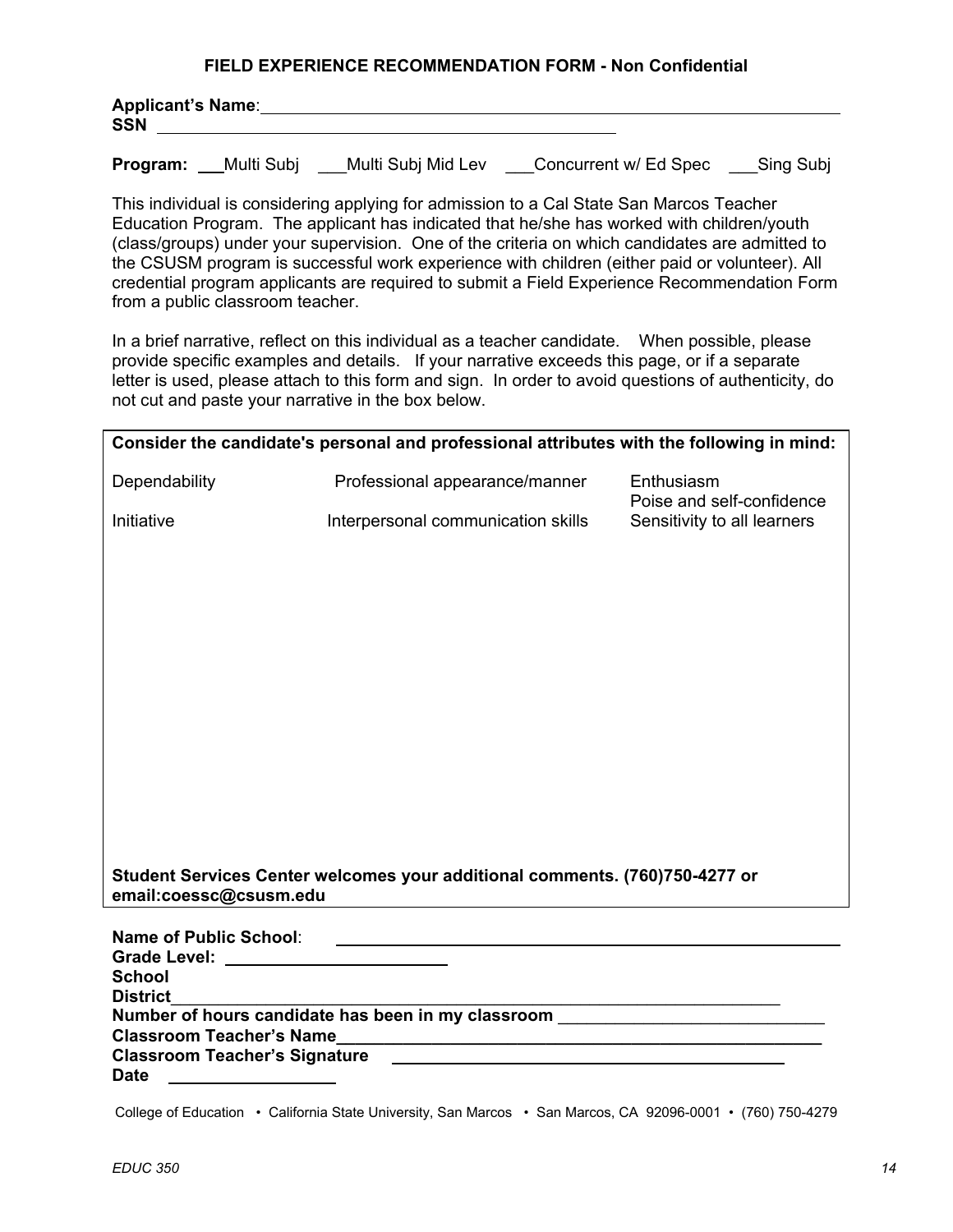

# **This should be a well-organized, edited piece (2-4 pages) that reflects the knowledge you gained and the conclusions you drew as you interviewed a teacher with at least three years of experience.**

The following is a list of several basic questions that may be used.

- 1. Why did you become a teacher?
- 2. What was your greatest concern/anxiety about becoming a teacher?
- 3. How many years have you taught? At what grade levels? Which did you enjoy the most? Why?
- 4. What did you teach your first year? Were you able to remain at that grade level the following year(s)?
- 5. What was the most challenging aspect of the first year? What do you wish you had learned before you started teaching?
- 6. What "first year lesson" did you learn that stays with you to this day?
- 7. What has been your worst teaching moment?
- 8. What has been your best teaching moment?
- 9. What advice would you give for any entering teacher?
- 10. What concern do you have about the teaching profession in the future?

#### Teacher Interview

**You will write a 2-4 page paper based on an extended interview with a public school teacher who has been teaching at least three years. After summarizing answers to key questions, analyze your personal reflections on these responses. I will also go over more details of this assignment in class.** 

Key Skills and/Knowledge I'll be evaluating:

- **Has your paper provided a rich description of the teacher you interviewed?**
- *Does your paper integrate appropriate class readings and discussions to support your analysis? (i.e. Are several references made to our text, articles, or journal readings?)*
- **Have you articulated your ideas fluently and coherently with college level writing style and mechanics?**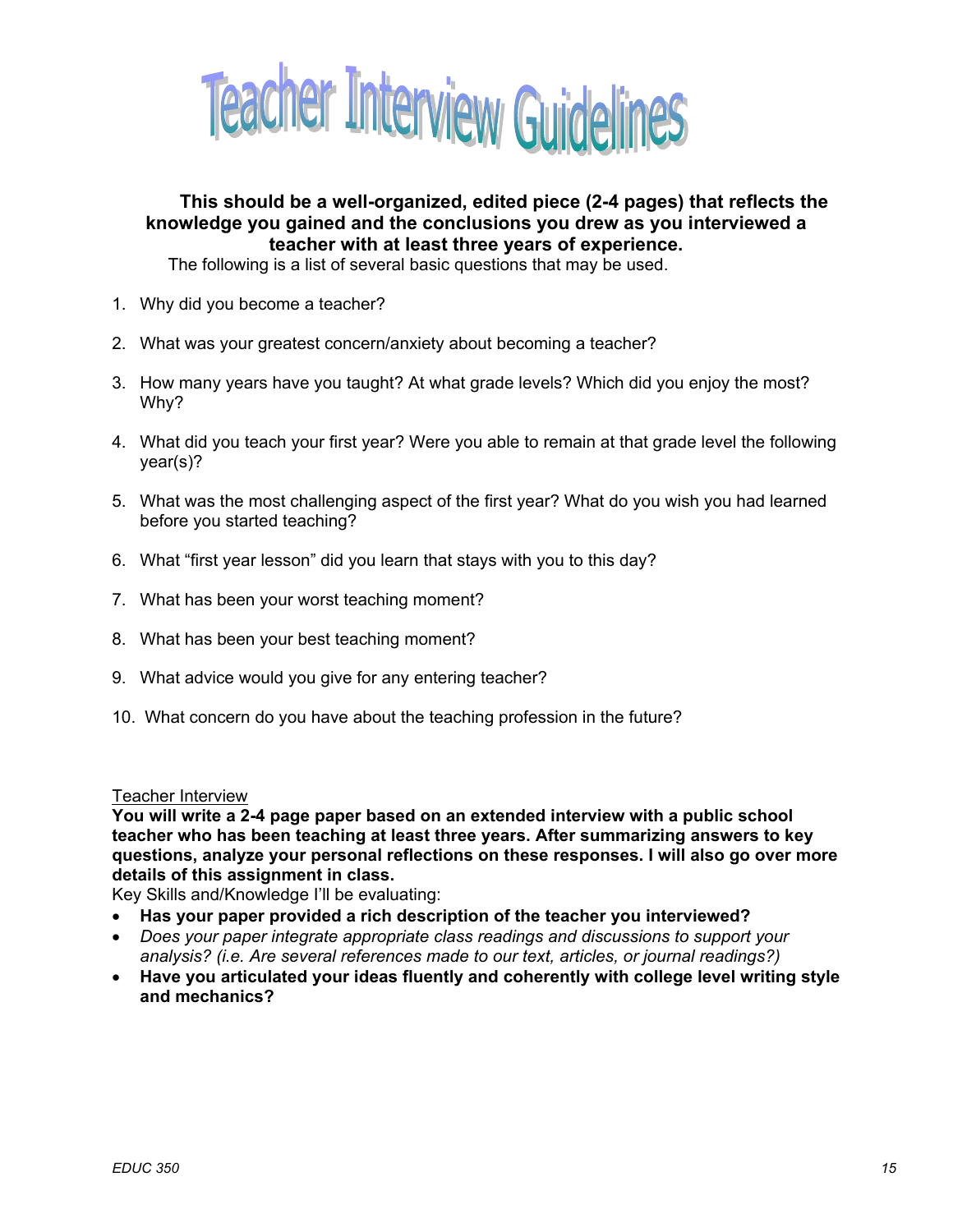### **EDUCATION 350 Instructor: Maritza Rodriguez FIELD OBSERVATION RECORD**

**Fill in this sheet each time you observe in schools. Turn this in on the assigned due date during the semester. You need to observe at least twice in three different settings. You must have a minimum of 45 hours of observation for EDUC 350.** 

| <b>DATE</b> | <b>GRADE/</b><br><b>SETTING</b> | <b>SCHOOL/DISTRICT</b> | <b>TEACHER</b><br><b>INITIALS</b> | <b>TIME IN</b><br><b>CLASSRM.</b> |
|-------------|---------------------------------|------------------------|-----------------------------------|-----------------------------------|
|             |                                 |                        |                                   |                                   |
|             |                                 |                        |                                   |                                   |
|             |                                 |                        |                                   |                                   |
|             |                                 |                        |                                   |                                   |
|             |                                 |                        |                                   |                                   |
|             |                                 |                        |                                   |                                   |
|             |                                 |                        |                                   |                                   |
|             |                                 |                        |                                   |                                   |
|             |                                 |                        |                                   |                                   |
|             |                                 |                        |                                   |                                   |
|             |                                 |                        |                                   |                                   |
|             |                                 |                        |                                   |                                   |
|             |                                 |                        |                                   |                                   |
|             |                                 |                        |                                   |                                   |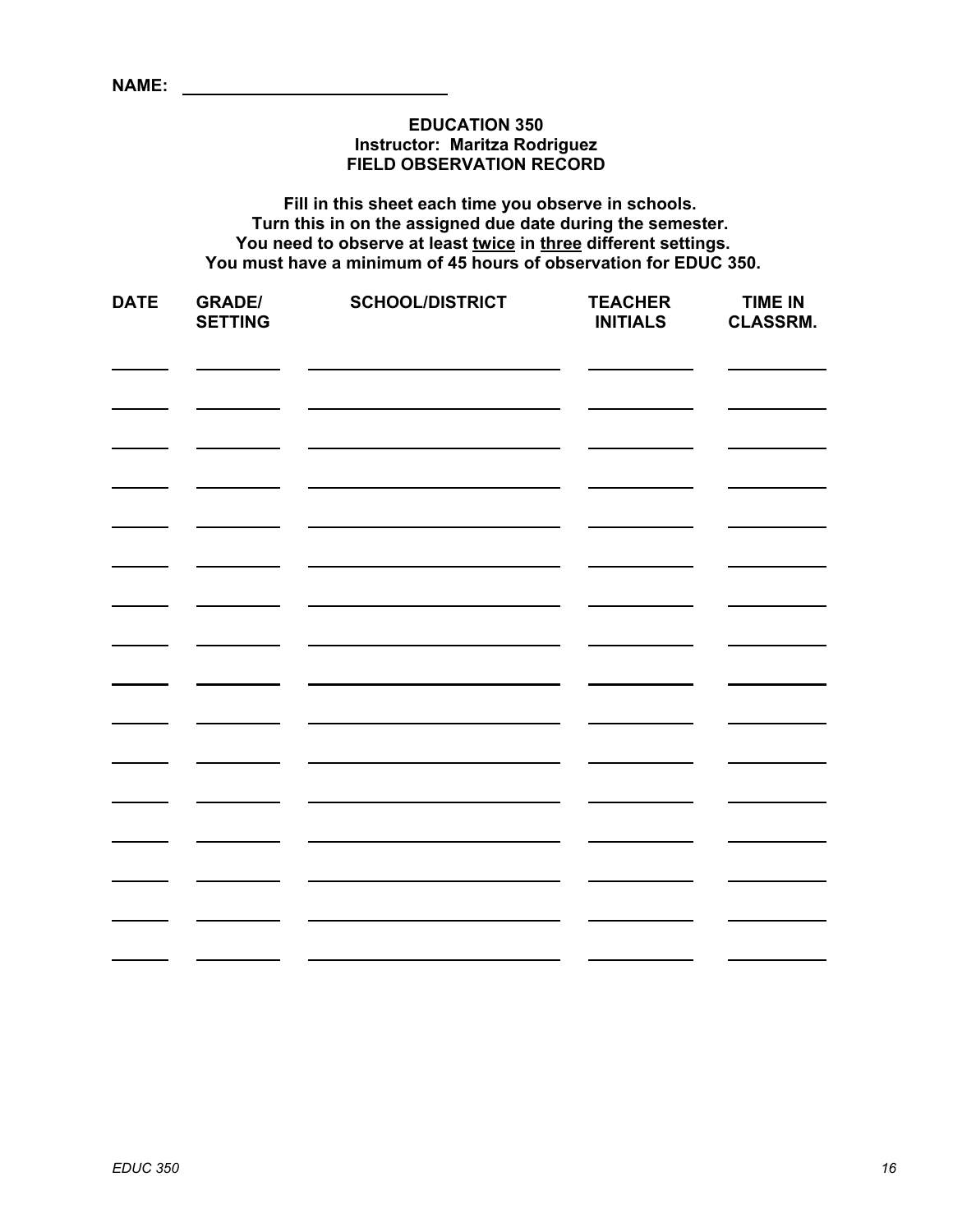# **Schedule as of 5/11/04**

| <b>Sessions</b>  | <u>Topic</u>                                                               | <b>Reading</b>                             | <b>Assignment</b>                                                                             |
|------------------|----------------------------------------------------------------------------|--------------------------------------------|-----------------------------------------------------------------------------------------------|
| #1<br>May 24th   | <b>Course intro</b><br>Why teach?                                          |                                            | Access the website at<br>www.courses.csusm.edu                                                |
| #2<br>May 26th   | Teaching in an age<br>of change                                            | AHS ch. 1, 10                              | Choose choice book                                                                            |
| #3<br>May 31st   | <b>Becoming a teacher</b>                                                  | AHS ch. 2, 11                              | <b>No Class</b>                                                                               |
| #4<br>June 2nd   | Legal Issues affecting<br>teachers                                         | AHS <sub>3</sub>                           | Bring choice book (begun)-<br>Meet in groups<br><b>School Law Diversity</b><br>assignment due |
| #5<br>June 7th   | <b>Philosophical perspectives</b>                                          | AHS ch. 12                                 | Interview of a teacher<br>due.<br><b>Bring choice book-Meet</b><br>in groups                  |
| #6<br>June 9th   | Philosophical perspectives<br>Multiculturalism<br>Video: Children and Race | AHS chapter 4                              | <b>Bring Choice Book -Meet</b><br>in groups<br>Observations 1-5 due                           |
| #7<br>June 14th  | <b>Exceptional Learners</b><br><b>Video - Billy Gulfus</b>                 | AHS chapter 5                              | <b>Choice Book- Meet in</b><br>groups                                                         |
| #8<br>June 16th  | Inclusion                                                                  | VT ch. 1, 2, 3, &<br>pp. 125-135 & 162-167 |                                                                                               |
| #9<br>June 21st  | <b>Learners rights and</b><br>responsibilities                             | <b>AHS chapter 6</b>                       |                                                                                               |
| #10<br>June 23rd | <b>Effective Instruction</b>                                               | AHS chapter 7                              | Choice book<br>presentation # 1 & 2                                                           |